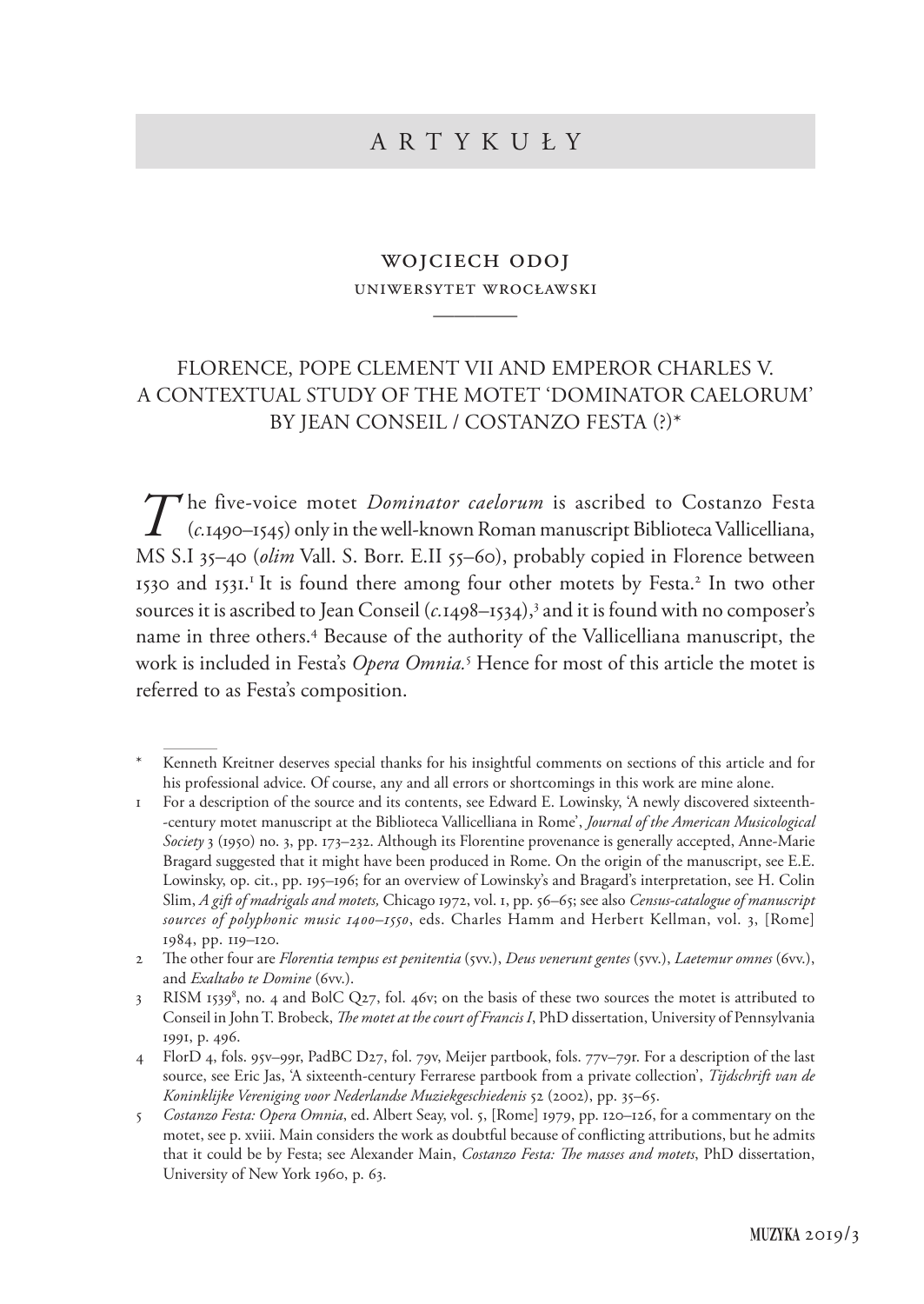The Vallicelliana partbooks include a number of motets that refer to important political events; Edward Lowinsky has pointed out that at least a few of these motets constitute a true historical chronicle in music.6 For example, Festa's *Florentia* may have been composed after the sack of Rome in 1527, when Florentines revolted and attempted to get rid of the ruling Medici family, or could refer to the siege of Florence between 1529 and 1530.7 Festa's setting of Psalm 78 might refer to the destruction and devastation of Rome during the so-called *sacco di Roma* while his *Exaltabo te domine* is believed to have been written for the agreement between Pope Clement VII and Charles V, or later after the defeat of Florence.<sup>8</sup> There is also a group of twenty-five compositions addressed to the Virgin Mary.9 Some of the other motets in the Vallicelliana manuscript may have been composed either to commemorate the memory of Girolamo Savonarola (1452–98)<sup>10</sup> or to

- 8 E.E. Lowinsky, op. cit., pp. 180–182.
- 9 Willem Elders points out that the number of motets dedicated to Mary is much bigger than the number of motets commemorating Savonarola. He also observes that there is a group of motets by composers – Willaert and Jachet of Mantua – whose connection with Florence has not been traced yet. All this permits us to have doubts linking the manuscript with Florence; see Willem Elders, *Symbolic scores. Studies in the music of the Renaissance*, Leiden 1994, p. 82. But it is sufficient for the purpose of this study to state that the motets to the Virgin so largely represented in the Vallicelliana manuscript might be a reflection of the situation in which the Florentines found themselves between 1527 and 1530. From documents it is known that the Florentines sought help from the Virgin Mary in these times. For example, during a horrible epidemic of 1527 the Cardinal Archbishop ordered that all citizens should kneel in prayer at the sounding of the *Ave Maria*. On 18 August the picture of the Madonna from Impruneta was brought to the city. It was solemnly greeted by the Signoria at the city gates who accompanied it to the Church of the Annunziata; see Cecil Roth, *The last Florentine Republic*, New York 1968, pp. 75–76; the black image of the Virgin of the Impruneta was particularly venerated by the Florentines. Impruneta, the site of this miraculous picture, is around seven miles from the Porta Romana. Every time her help was needed she was brought to Florence. For example, in February 1499 'Our Lady was brought in order to inspire the Signoria to choose the correct political course and in October 1529, with the Republic under siege by Imperial forces, the government decided to bring in the Virgin, concerned first of all that such an important source of power not fall into the hands of the besiegers. She was smuggled past the enemy, through the suburbs and into the city. Solemnly met at the gate and accompanied to the cathedral, she was placed in the chapel of San Zanobi'; see Richard C. Trexler, 'Florentine religious experience: The sacred image', *Studies in the Renaissance* 19 (1972), pp. 15–16. The Madonna of Impruneta was also brought to Florence on the election of Cardinal de' Medici as Leo X (11 March 1513), see Melissa Mariam Bullard, *Strozzi and the Medici: Favor and finance in the sixteenth-century Florence and Rome*, New York 1980, p. 72. It does not seem unreasonable to suggest that some of the Marian motets in the manuscript may have been inspired by the presence of the Virgin of Impruneta in Florence (e.g. some of Lhéritier's motets)*.*
- 10 This was probably due to the fact that long after Savonarola's death his writings, sermons and favorite psalms were still vividly remembered among the Florentines, and their meaning and connotations were of course easily associated with current political situations. On Savonarola's influence on music, see M.M. Bullard, op. cit., pp. 184–187; *Johannes Lhéritier: Opera Omnia*, ed. Leeman L. Perkins, [Rome] 1969, p. xvii; H.C. Slim, op. cit., vol. 1, pp. 70–74; Patrick Macey, 'Savonarola and the sixteenth-century motet', *Journal of the American Musicological Society* 36 (1983) no. 3, p. 422; idem, 'The lauda and the cult of Savonarola', *Renaissance Quarterly* 45 (1992) no. 3, pp. 439–483; Michele Fromson, 'Themes of exile in Willaert's *Musica Nova*', *Journal of the American Musicological Society* 47 (1994) no. 3, pp. 442–487, esp. 454–465; *Savonarolan laude, motets, and anthems*, ed. Patrick Macey, Madison 1999 (= Recent Researches in the Music of the Renaissance 116), pp. ix–xxi. The most comprehensive study of the problem is Patrick Macey, *Bonfire songs: Savonarola's musical legacy*, New York 1998.

<sup>6</sup> E.E. Lowinsky, op. cit., p. 175.

<sup>7</sup> Ibid., pp. 179–180; Richard Sherr, 'Clement VII and the golden age of the papal choir', in: *The pontificate of Clement VII: History, politics, culture*, eds. Kenneth Gouwens and Sheryle E. Reiss, Burlington 2005, p. 246.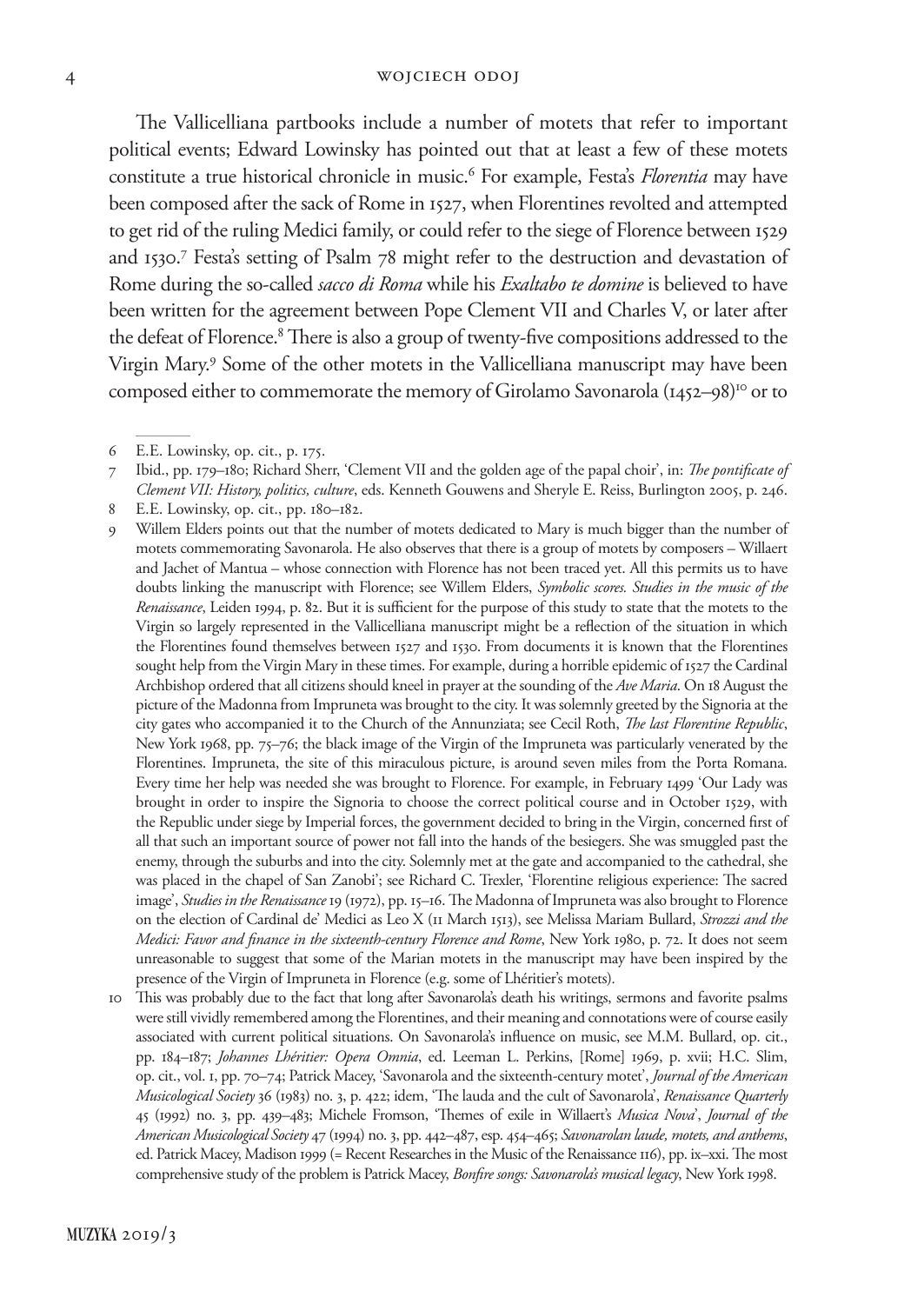

Fig. 1. Jean Conseil/Costanzo Festa?, motet *Dominator caelorum*, no. 4, cantus Cantiones quinque vocum selectissimae, Straßburg 1539 [= RISM 1539<sup>8</sup>].



Fig. 2. Jean Conseil/Costanzo Festa?, motet *Dominator caelorum* no. 4, tenor Cantiones quinque vocum selectissimae, Straßburg 1539 [= RISM 1539<sup>8</sup>].

refer to the siege of Florence. Lowinsky suggests that seventeen of the ninety works in the manuscript may be linked with that tragic event.<sup>11</sup> Interestingly enough, Festa's *Dominator caelorum* has never been included in any of these groups, nor was it even mentioned in Lowinsky's initial article about the manuscript.<sup>12</sup>

<sup>11</sup> E.E. Lowinsky, op. cit., p. 192.

<sup>12</sup> The reason for this is that Lowinsky's study was not intended to be a full account of the content of the Vallicelliana manuscript and thus some of the motets were omitted in discussion.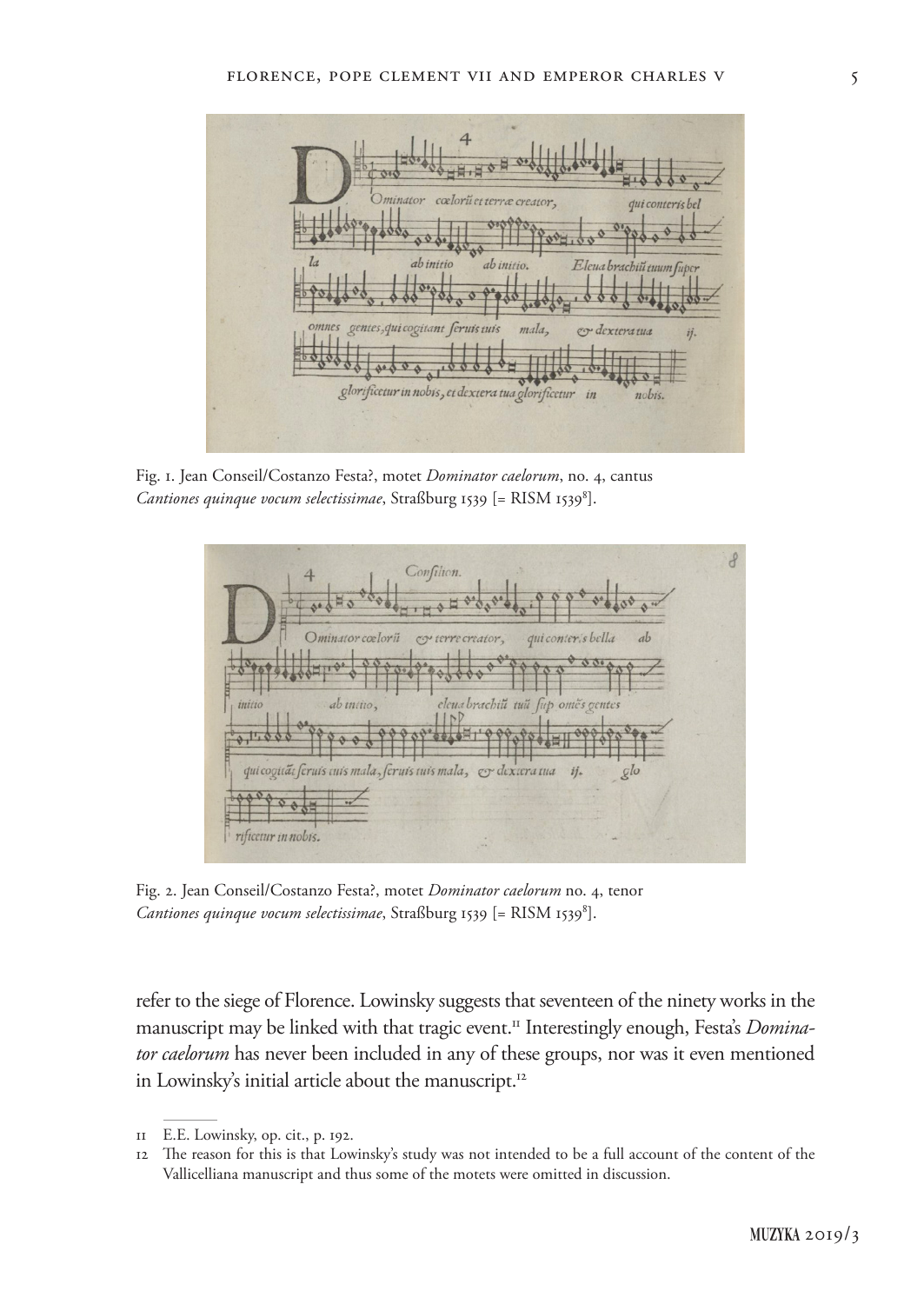Of Festa's five motets in the Vallicelliana, only *Dominator caelorum* and *Florentia*<sup>13</sup> do not have concordances with the manuscript Biblioteca Apostolica Vaticana, Capella Sistina, VatS 20.14 The absence of *Dominator caelorum* and *Florentia* in RVat 20, the major source for Festa's motets, seems to be conspicuous and surprising. If it means that Festa himself did not provide these two motets to be included in the RVat 20 to Johannes Parvus, the main scribe for the Cappella Sistina, how then should *Dominator caelorum* be viewed?<sup>15</sup> Lowinsky points out that:

the Sistine manuscripts written for the official use of the Papal Chapel tended in general to exclude works whose local and historical limitation was so obvious that their use was restricted to one occasion only. For this reason Festa's political message to Florence [the motet *Florentia tempus est penitentiae*] is not to be found in the manuscripts of the Sistine Chapel, while the settings of Psalms 78 [*Deus venerunt gentes*] and 29 [*Exaltabo te Domine*] are included in Codex Cap. Sist. 20.16

Such an argument cannot, however, be used to explain the absence of *Dominator caelorum*, which, despite some variations, has a liturgical derivation and could be viewed in the same way as many other motets in the Vallicelliana. It shall be shown that its function and role may be determined by comparing *Dominator caelorum* with one of the anonymous motets in the manuscript VatS 20. But first it is necessary to look at the motet text derived from the Book of Judith and the historical context of this book, and to give a brief overview of the role Judith played in symbolic and narrative traditions.

~

The motet *Dominator caelorum* consists of two movements. The text of the four texted voices (Cantus, Altus I, Tenor, Bassus) in the first movement and the first line of the second movement, except for slight alterations, comes from the Book of Judith, from the famous chapter 9, in which Judith prostrated herself, put ashes on her head and said a long prayer to God for help. The middle part, Altus II, has a separately, texted cantus firmus. It carries the text and the music from the antiphon for peace *Da pacem Domine*. 17 In each of the parts it is heard only once, and there are only slight rhythmic and melodic differences between these two statements.

<sup>13</sup> The work also appears in a few other sources. In TrevBC 36 it is likewise with the text *Florentia tempus est penitentie*; see Edward E. Lowinsky, 'The Medici Codex: A document of music, art, and politics in the Renaissance', *Annales musicologiques* 5 (1957), pp. 113–114. In prints RISM 1537<sup>1</sup>, 1538<sup>2</sup>, 1539<sup>4</sup>, 1542<sup>4</sup>, 1559<sup>1</sup> there is a contrafactum of this work with the text *Hierusalem quae occidis prophetas*; see *Costanzo Festa: Opera Omnia*, op. cit., vol. 5, pp. xiii, xvii.

<sup>14</sup> The sigla of the manuscripts follow the *Census-catalogue* (see above, n. 1).

<sup>15</sup> Brauner says that Festa himself provided Parvus with his best works for the books VatS 18 and VatS 20; see Mitchell P. Brauner, 'Music from the Cappella Sistina at the Cappella Giulia', *Journal of Musicology* 3 (1984) no. 3, pp. 287–311 at 304–305. More about the attribution of the motet below.

<sup>16</sup> E.E. Lowinsky, 'A newly discovered', op. cit., p. 182.

<sup>17</sup> *Liber usualis*, 1867–68.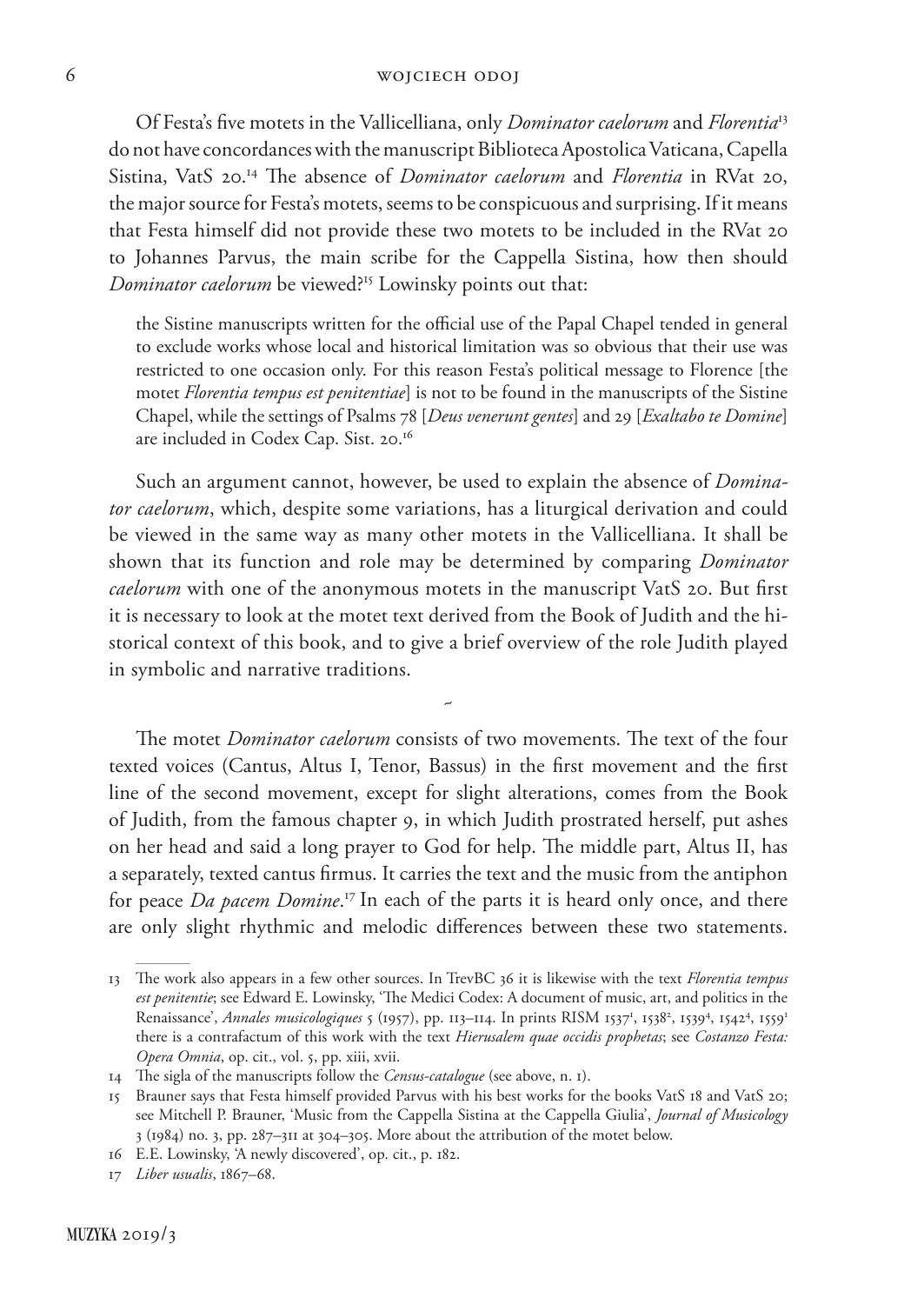The combination of these two texts provides a message of prayer for divine help and for peace.The text of the motet goes as follows:

| I.                                                                                                                     |
|------------------------------------------------------------------------------------------------------------------------|
| Ruler of heaven and creator of Earth                                                                                   |
| Who destroys wars from the beginning                                                                                   |
| Lift up your arm against all the people                                                                                |
| Who intend evil towards your people                                                                                    |
| And Your right hand will be glorified in us?                                                                           |
| II.                                                                                                                    |
| Crush their power with your power                                                                                      |
| And deliver us for thy name's sake                                                                                     |
| And grant us peace in our time                                                                                         |
| There is no other                                                                                                      |
| Who would fight on our behalf                                                                                          |
| Except you, our Lord.                                                                                                  |
|                                                                                                                        |
|                                                                                                                        |
| Give peace, O Lord, in our time because<br>there is no one else who would fight on our<br>behalf except you, our Lord. |
|                                                                                                                        |

In the Middle Ages some parts of the Book of Judith were read during Rogations in the Gallican church; this type of service was intended for praying to God for help.18 Also, Judith texts became a part of the liturgy of certain Marian feasts and were read during the service of matins in the Divine Office.19 The text on which Festa's motet is mostly based comes from the third responsory for Judith.<sup>20</sup>

R. Domine deus, qui conteris bella ab initio, eleva brachium tuam super gentes quae cogitant servis tuis mala, et dextera tua glorificetur in nobis.

V. Allide virtutem eorum in virtute tua, cadat virtus eorum in iracundia tua.<sup>21</sup>

<sup>18</sup> Ruth Steiner, 'Gregorian responsories based on texts from the Book of Judith', in: *Music in medieval Europe: Studies in honour of Bryan Gillingham*, eds. Terence Bailey and Alma Santosuosso, Burlington, VT 2007, pp. 23–34 at 32.

<sup>19</sup> Elena Ciletti, 'Patriarchal ideology in the Renaissance iconography of Judith', in: *Refiguring women: Perspectives on gender and the Italian Renaissance*, eds. Marilyn Migiel and Juliana Schiesari, Ithaca 1991, pp. 35–70 at 42; Kelley Harness, *Echoes of women's voices: Music, art, and female patronage in early modern Florence*, Chicago 2006, p. 114; R. Steiner, op. cit., p. 24.

<sup>20</sup> It needs to be remembered that there are some variations in the order of the responsories in different sources; see R. Steiner, op. cit., pp. 26–29.

<sup>21</sup> Ibid., p. 33.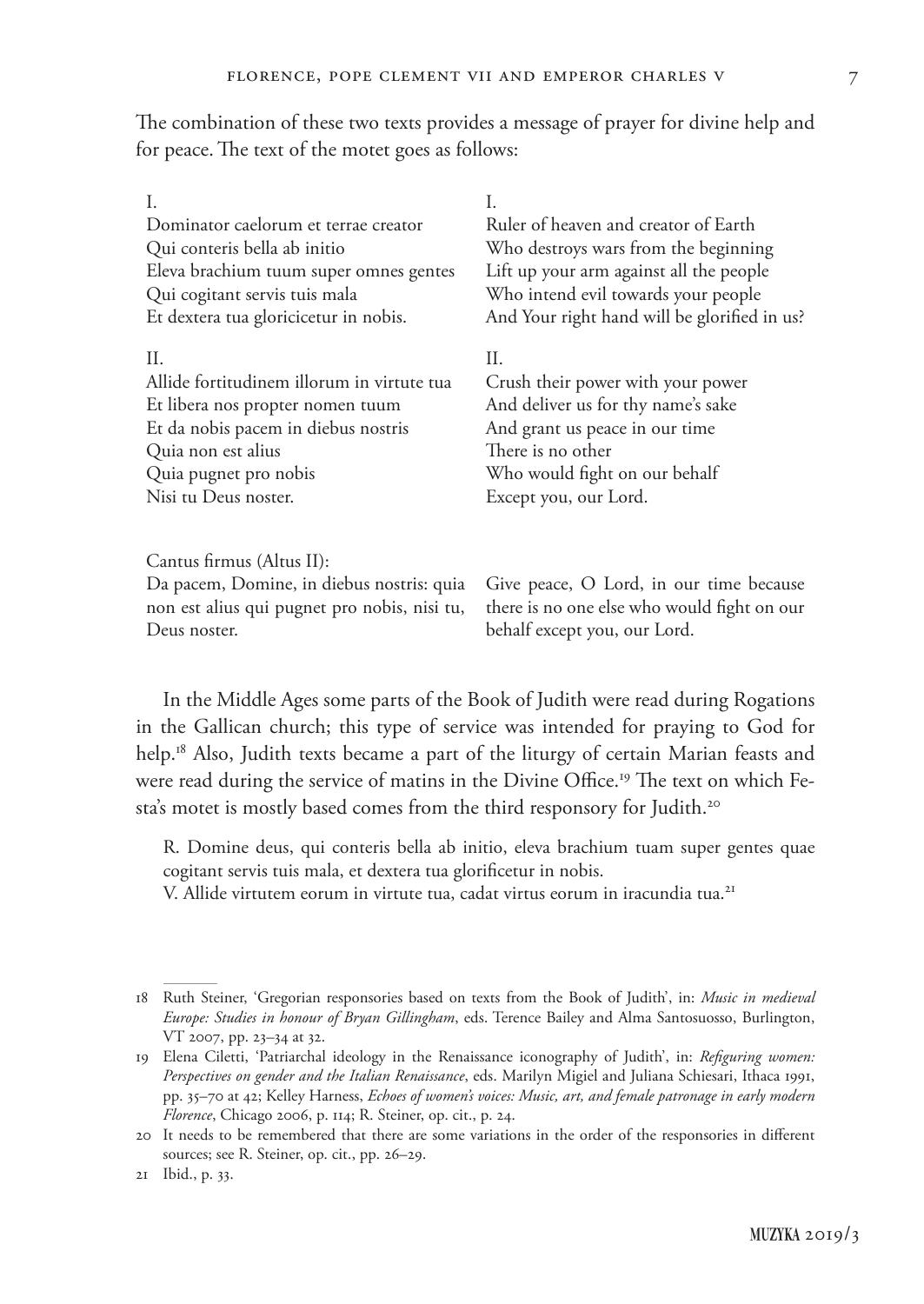This text seems to have enjoyed a great popularity among Renaissance composers, as besides Festa's there are settings of this responsory by Johannes de Bacchius, Thomas Crecquillon, Giovanni Pierluigi da Palestrina, Costanzo Porta and Philippe Verdelot. At least two of these composers – Palestrina and Porta – set exactly the first part of the responsory  $(R_1)^{22}$  Festa seems to have been the only composer who did not use the responsory text verbatim and decided to introduce some slight changes in it: instead of 'Domine Deus, qui conteris bella ab initio', Festa starts the motet with the verse 'Dominator caelorum et terrae creator', which probably comes from the first verse of the fourth responsory, but again he does not quote it exactly. The text of the fourth responsory follows as:

R.4. Dominator domine coelorum et terrae, creator quarum, rex universae creatura tua, exaudi orationem servorum tuorum.

V. Tu, domine, cui humilium simper et mansuetorum placuit.<sup>23</sup>

The reason for introducing some changes may have been that he wanted to signal some message, or that the motet was intended for some specific context. I shall return to this problem later.

The Book of Judith starts when King Nebuchadnezzar of Assyria, together with a coalition of nations, goes to war against the great Median king Arphaxad.<sup>24</sup> Nebuchadnezzar defeats Arphaxad, but because there are still some pockets of resistance, the king orders Holofernes, his highest-ranking general, to destroy all rebellious spirit. When the Israelites hear about it they begin to prepare for war. In towns such as Bethulia people turn to God for help; they fast and pray. At that time, Achior, commander of the Ammonites, warns Holofernes that God will help and defend the Israelites so long as they are faithful. Holofernes, however, disregarding the warning, surrounds the Israelites in the town of Bethulia. The entire Assyrian army besieges the town for thirty-four days. All the water reserves are depleted for all the inhabitants; the cisterns are going dry. The children become listless and weak. People start to faint and die from thirst. They wonder if God has abandoned them and beg their leader Uzziah to surrender and accuse him of not making peace with the Assyrians. He says that if God does not help them within five days he will surrender.

When Judith, the religious, wealthy and beautiful daughter of Merari, hears about the compromise she becomes very upset. She says that God can do what he wants and nobody can blackmail or give Him an ultimatum, and insists that people should always be faithful to and show their confidence in their God because He has tested

<sup>22</sup> I had access only to Palestrina's and Porta's settings, so it is possible that unlike Palestrina and Porta the remaining composers – Johannes de Bacchius, Thomas Crecquillon, and Philippe Verdelot – may have set the entire responsory.

<sup>23</sup> R. Steiner, op. cit., p. 34.

<sup>24</sup> The paragraph below was derived from Carey A. Moore, *Judith: A new translation with introduction and commentary*, Garden City, NY 1985 (= The Anchor Bible 40), pp. 31–37.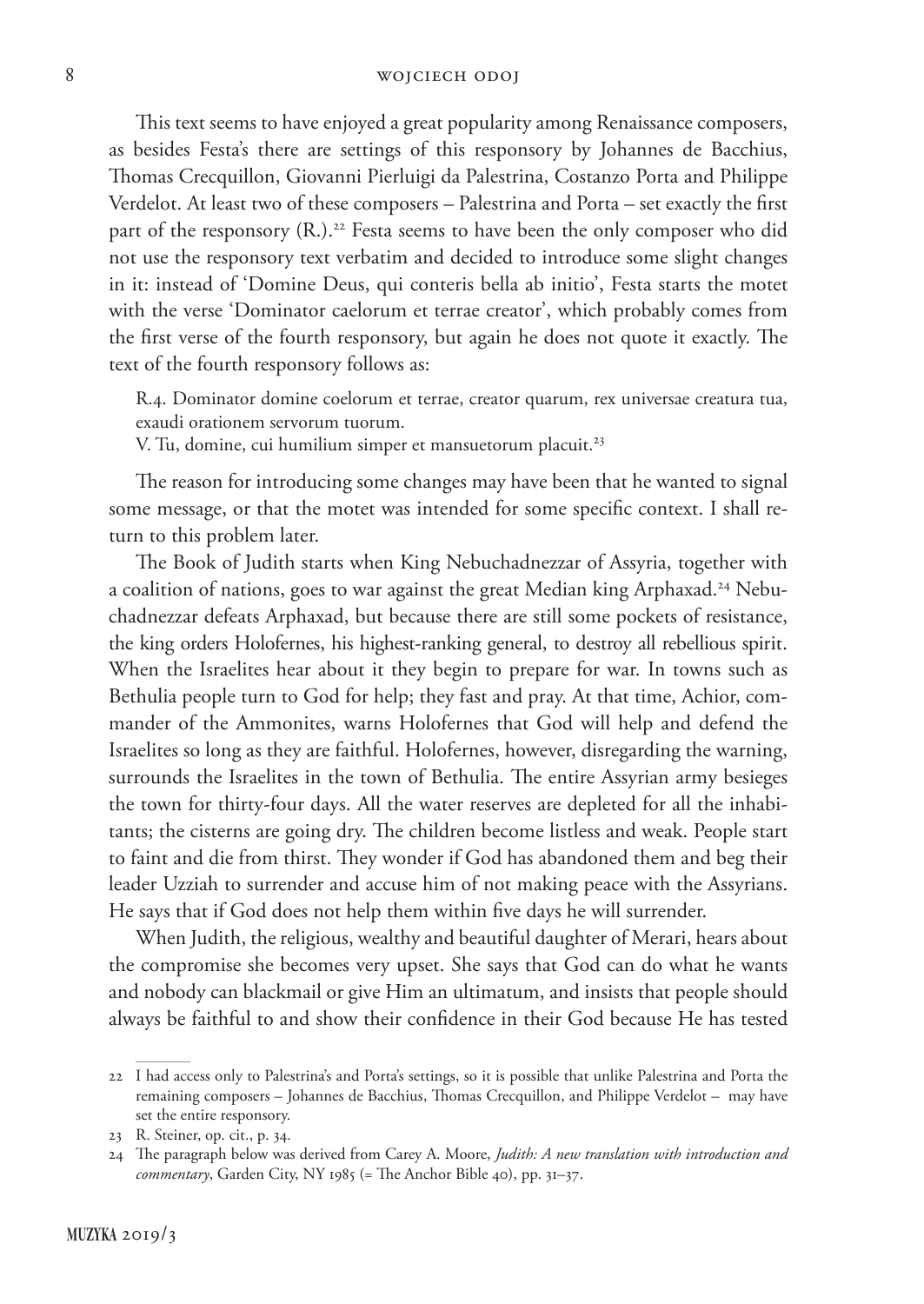His people many times. Besides, she reveals her secret plan of saving the citizens of Bethulia from being killed by Holofernes' soldiers. But before she carries it out she needs to prepare herself and ask God for help. She starts her long prayer (chapter 9). After that she goes into the camp of the Assyrians, captivates Holofernes with her beauty, and finally takes advantage of the general being drunk to cut off his head. She comes back to the city with his head as a trophy. The book closes with a hymn to the Almighty sung by Judith to celebrate her victory.

The interpretation of the Book of Judith faces some problems, as it is often interpreted as a moral tale rather than an accurate historical document. In the writings of early Christians, Judith is often viewed as an allegorical figure: 'her victory over Holofernes', as Sarah McHam has put it, 'was elaborated as the triumph of virtue, specified variously as self-control, chastity, or humility, over the vices of licentiousness and pride'.25 She was often presented as a prefiguration of the Virgin Mary and of the Church.26 But one of the most popular renderings of the Book of Judith was political: her assassination of Holofernes was used as a symbolic act against tyranny and to support political aspirations, sometimes by opposing factions.

She played such a role in the history of Renaissance Florence 'as both a pro-Medici and anti-Medici symbol'.27 McHam demonstrates from the examples of Donatello's bronzes *David* and *Judith and Holofernes* how the symbolic and rhetoric meaning of these two sculptures, actually evoking republican themes, was assimilated by the Medici family for their political purposes: they helped to create an imagery of the Medici as defenders of Florence and of Florentine liberty against any threat.<sup>28</sup> The sculptures were put in the Medici Palace garden and courtyard by 1469, or even earlier, between 1464 and 1466. *Judith and Holofernes* stood there until 1495, after the expulsion of the Medici from Florence the year before,<sup>29</sup> when it was removed from the Medici Palace and placed in a conspicuous public spot on the Palazzo della Signoria, in front of the Palazzo Pubblico, as a symbol of the triumph of freedom over tyranny and with a new Latin inscription: 'Placed by the Citizens as an Example of Public Health 1495'.<sup>30</sup> This was around the time that Savonarola made a famous speech on 20 August 1496 in which he praised the new government. According to Piero Misicattelli, Savonarola was viewed as the Florentines' hero who corresponded to the proud image of Judith. Like her, Savonarola was seen

<sup>25</sup> Sarah Blake McHam, 'Donatello's bronze "David" and "Judith" as metaphors of Medici rule in Florence', *The Art Bulletin* 83 (2001) no. 1, pp. 32–47 at 35.

<sup>26</sup> Ibid.; K. Harness, op. cit.*,* pp. 113–114.

<sup>27</sup> K. Harness, op. cit., p. 115.

<sup>28</sup> S.B. McHam, op. cit., pp. 41, 43; for a description of the sculptures, see Bonnie A. Bennett and David G. Wilkins, *Donatello*, Mt. Kisco, NY 1985, pp. 217–221.

<sup>29</sup> B.A. Bennett and D.G. Wilkins, op. cit., p. 32.

<sup>30</sup> 'EXEMPLUM SAL PUB CIVES POS MCCCCXCV'; see K. Harness, op. cit., p. 117.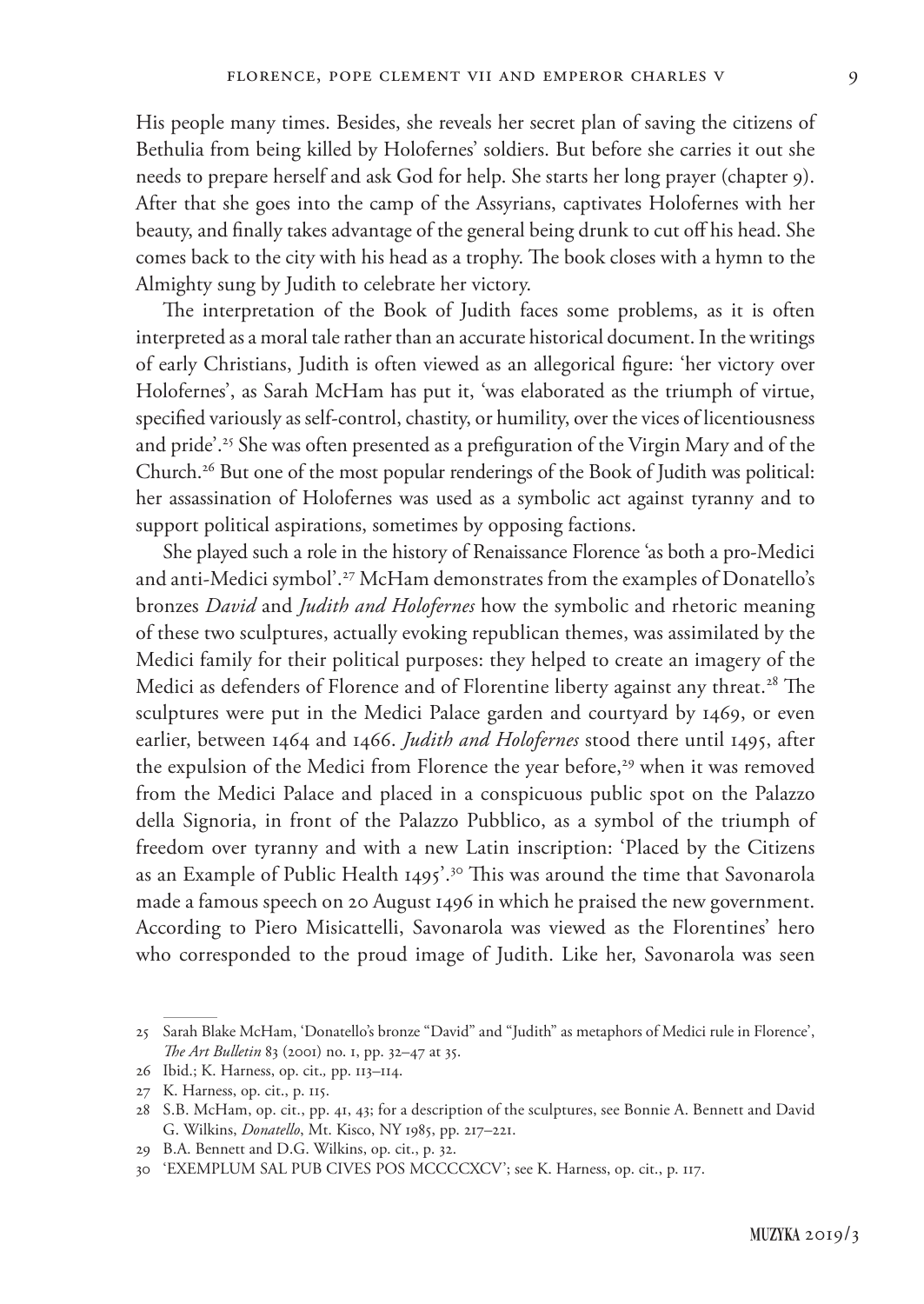as their liberator.<sup>31</sup> Because of its earlier connotations, over the next several years, the sculpture of Judith was often relocated and its meaning was debated by the Florentines; but in spite of this, David and Judith 'remained linked as emblems of Florence, specifically as symbols of the decisive way in which the city dealt with outside aggression'.32 Elena Ciletti says that 'Judith's evolution toward a Florentine civic identity is not particularly surprising, given the overtly political nature of the biblical story itself. It is also a function of her long-standing pairing (both visual and conceptual) with David, who came to assume the status of a virtual patron saint in Renaissance Florence'.33

As an official composer of Clement VII, as Lowinsky calls him, Festa reached for the text from the Book of Judith knowing what symbolic connotations it carried. The figure of Judith and her symbolic meaning were well known in Florence, and her role as a civic symbol and a warning to all tyrants and enemies to the city was very vivid among the Florentines.34 Roger J. Crum says that 'Donatello, the Medici, and their contemporaries knew the Book of Judith, as they knew Augustine, and Dante'.35 We know that for Florentines the story of Judith could have represented the defense of republicanism against foreign enemies or tyranny; but on the other hand, for the Medici, Judith's figure may have represented their concern for Florentine liberty.<sup>36</sup> Pope Clement VII, as a representative of the Medici family, expressed this idea clearly in November 1529 at the time when Charles V's and papal forces were besieging Florence; when the Florentine ambassadors reproached him for being too cruel to the Florentines, Clement replied that he was not fighting against the liberties of Florence but against its governors, 'who were impious tyrants'.37 The idea of insinuating that the Medici were defenders of Florentine liberty was clearly embodied in the figure of Judith.

Thus if one looks at Festa's *Dominator caelorum* through the prism of such political connotation, one will understand the way it might have been read by Festa and Pope Clement VII. By choosing the text from the Book of Judith, Festa shows that he sees the current political situation – during which the Medici were expelled from

<sup>31</sup> Piero Misciattelli, *Savonarola*, New York 1930, p. 112.

<sup>32</sup> K. Harness, op. cit., p. 117–118.

<sup>33</sup> E. Ciletti, op. cit., p. 58.

<sup>34</sup> The symbolic image of Judith was used in Florence on different occasions; Judith appears on Ghiberti's famous baptistery doors. Also, on a page from an antiphonary of around 1508–26, there is a figure of Judith with symbols and mottos of the Florentine republic, see K. Harness, op. cit., p. 118; the representation of Judith as a decoration appeared on one of the triumphal arches symbolizing the virtue of 'Fortezza' during Leo's Florentine *entrata* in 1515; see Anthony Cummings, *The politicized muse: Music for Medici festivals, 1512–1537*, Princeton 1992, p. 72.

<sup>35</sup> Roger J. Crum, 'Severing the neck of pride: Donatello's "Judith and Holofernes" and the recollection of Albizzi shame in Medicean Florence', *Artibus et Historiae* 22 (2001), pp. 23–29 at 28.

<sup>36</sup> Ibid., p. 23.

<sup>37</sup> Francis A. Hyett, *Florence: Her history and art to the fall of the Republic*, London 1903, p. 511; Hyett refers to Bernardo Segni's *Storie fiorentine*, G. Vanni, 1835, p. 94.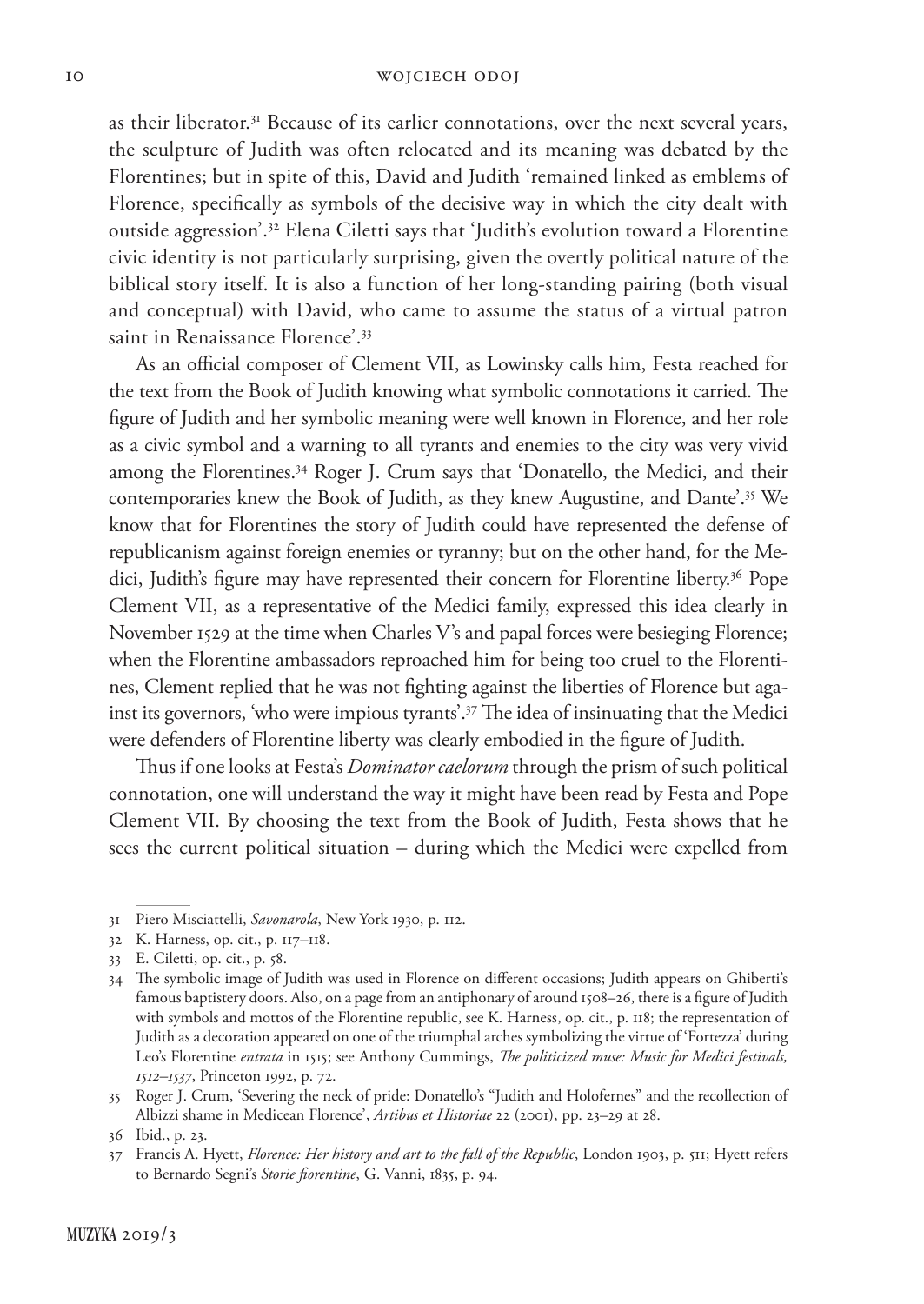Florence and a republic was re-established – with Pope Clement's eyes. When the motet text says 'lift up your arm against all the people who intend evil towards your people' and 'crush their power with your power', Festa means, like Clement, that all those who were for re-establishing a republic were enemies and a threat to Florentine liberty and its citizens, and that this is why they should be punished. While *Florentia* had a form of encouragement to the Florentines to free themselves from the new government and to return under the Medicis' rule, *Dominator caelorum* is a prayer for punishing the new government and its supporters. But if it is a prayer to Christ, can it still have some other connotations?

There is another motet by Festa, *Ecce advenit dominator*, with a cantus firmus 'Christus vincit, Christus regnat, Christus imperat' stated five times in the tenor, which most likely was composed to glorify Charles V and may have been performed during his coronation as Holy Roman Emperor by Pope Clement VII on 24 February 1530, still during the siege of Florence.38 Klaus Pietschmann's thorough study of *Ecce advenit dominator* shows that the motet might have been performed at the central moment of the coronation and:

it would have supplemented the liturgy in a highly symbolic way: the concept allied with direct homage of the emperor to Christ without the pope as middleman was eliminated by Innocent III in order to place the papacy over the emperor in the theological hierarchy. The indirect reintroduction of this concept through Festa's motet would have brought Charles much nearer to the pope in hierarchical terms. That such a gesture by Pope Clement VII toward the emperor appears imaginable is made clear when viewed before the background of the impoverished position of the Medici pope following the sack of Rome in 1527.<sup>39</sup>

Although the formula 'Christus vincit' indicates that the motet was probably performed during the coronation, its connection with this ceremony is not so obvious. Pietschmann points out that this formula was no longer used around 1530 and had been replaced by another one which did not contain the 'Christus vincit' call.40 Thus he attempted to find more evidence pointing to Charles V's coronation.

<sup>38</sup> The motet is preserved anonymously in two sources: VatS 20 and the Civitanova Marche, Biblioteca Comunale, Mss. s.s. (I). In the latter source, which can be dated from 1550 to 1560, the text of the cantus firmus reads 'Carolus vincit, Carolus regnat, Carolus imperat'; see *Costanzo Festa: Opera Omnia*, op. cit., vol. 3, p. xiii; Klaus Pietschmann, 'A motet by Costanzo Festa for the coronation of Charles V', *Journal of Musicological Research* 21 (2002) no. 4, pp. 319–354, esp. 326. It is also suggested that the motet might have been performed during the Roman visit of Charles V in April 1536, or when he stayed in Florence in May of the same year; see Philippe Canguilhem, 'Lorenzo Corsini's "Libri di canzone" and the madrigal in mid-sixteenth-century Florence', *Early Music History* 25 (2006), pp. 1–57 at 37 and n. 110. At one point the motet was thought to have been composed for the coronation of Pope Clement VII; see *Costanzo Festa: Opera Omnia*, op. cit., vol. 3, p. xiii.

<sup>39</sup> K. Pietschmann, op. cit., pp. 319–320.

<sup>40</sup> A study in which the formula 'Christus vincit' is extensively discussed and to which Pietschmann often refers to is Ernst H. Kantorowicz, *Laudes regiae: A study in liturgical acclamations and medieval ruler worship*, Berkeley 1958.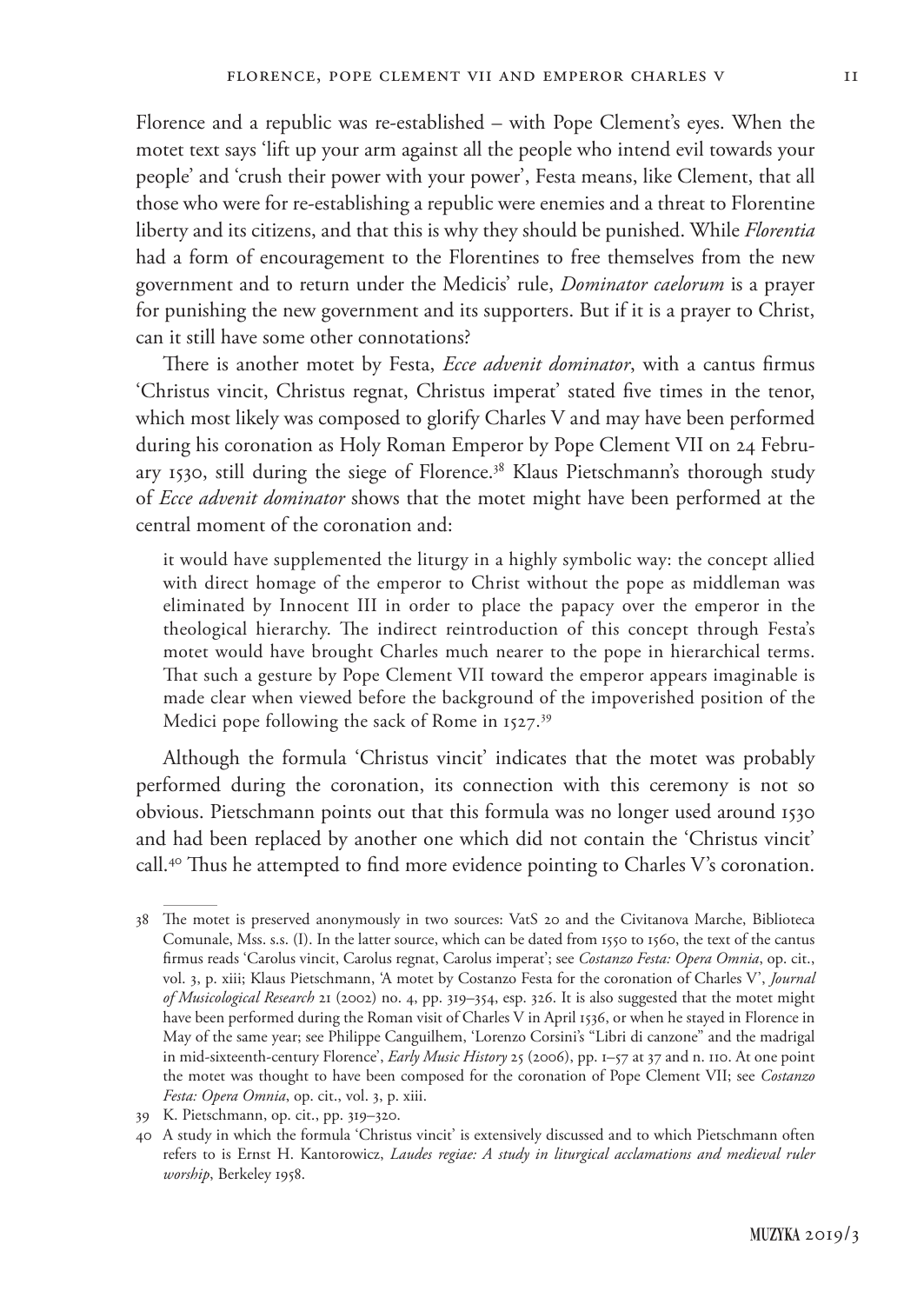According to Pietschmann, the text itself may give some hint that the motet was really performed during that ceremony. The main text of the motet goes as follows:

| Ecce advenit dominator dominus          | Behold, the ruler, the lord is come,          |
|-----------------------------------------|-----------------------------------------------|
| et regnum eius in manu eius             | and a kingdom in his hand                     |
| et potestas et imperium                 | and power and dominium                        |
| Super humeros eius                      | Upon his shoulders                            |
| et vocabitur magni consilii angelus     | and he shall be called angel of great counsel |
| dorminabitur a mari usque ad mare       | He shall have dominion from sea to sea        |
| et a flumine usque ad terminus orbis    | and from the river unto the ends of the       |
| terrarum                                | earth                                         |
| a solis ortu usque ad occasum           | from the rising sun to the going down of      |
| laudabile nomen Domini                  | the same the Lord's name is to be praised     |
| et replebitur in aeternum               | and let the whole earth be filled             |
| majestate eius omnis terra, fiat, fiat. | with his glory, amen, amen. <sup>42</sup>     |

The composer compiled verses from different sources to describe Christ as the glorious king of the world.43 Two of the citations can be associated with the liturgy of the feasts of Epiphany and Christmas, and indeed the mass formula for the feast of Epiphany was used during Charles's coronation on 23 October 1520.41 The choice of Epiphany Propers for the coronations of kings, and also for the Aachen coronation, had a long tradition and was associated with the homage paid to the newborn Christ by the wise men from the East.<sup>42</sup> This tradition was very popular in the late Middle Ages and Renaissance and symbolized a direct identification of kings and ruling families with the holy kings; as a consequence, it also represented the concept of absolute homage to Christ.43 Thus the only link between the text of the motet and the Bologna coronation is the use of the Introit for Christmas.

Festa's use of the formula 'Christus vincit', which was out of fashion and did not exist in the strict papal ceremonial at that time, may have been caused by the current political situation. After the sack of Rome, the pope's political role was undermined. By sounding a 'Christus vincit' cantus firmus in the motet, the pope admitted to Charles's imperial independence, and the direct connection between Christ and the emperor was now emphasized.44 Thus the use of the word 'dominator' at the beginning of the motet has a symbolic meaning and can be also understood in reference to the emperor himself. Since certain words, such as 'dominator' and 'a solis ortu ad occasum', are repeated in individual voices, it does not seem unreasonable

<sup>41</sup> Pietschmann quotes after Hartmann Maurus, 'As the archibishop of Cologne began the Introit of the mass, the royal singers in the middle of the choir began to sing: *Ecce advenit dominator deus*. [then] *Kyrie eleison*, [then] *Alleluia*, *Vidimus stellam*'; K. Pietschmann, op. cit., p. 329.

<sup>42</sup> Ibid., p. 329.

<sup>43</sup> Ibid., pp. 330–331.

<sup>44</sup> Ibid., pp. 340–341.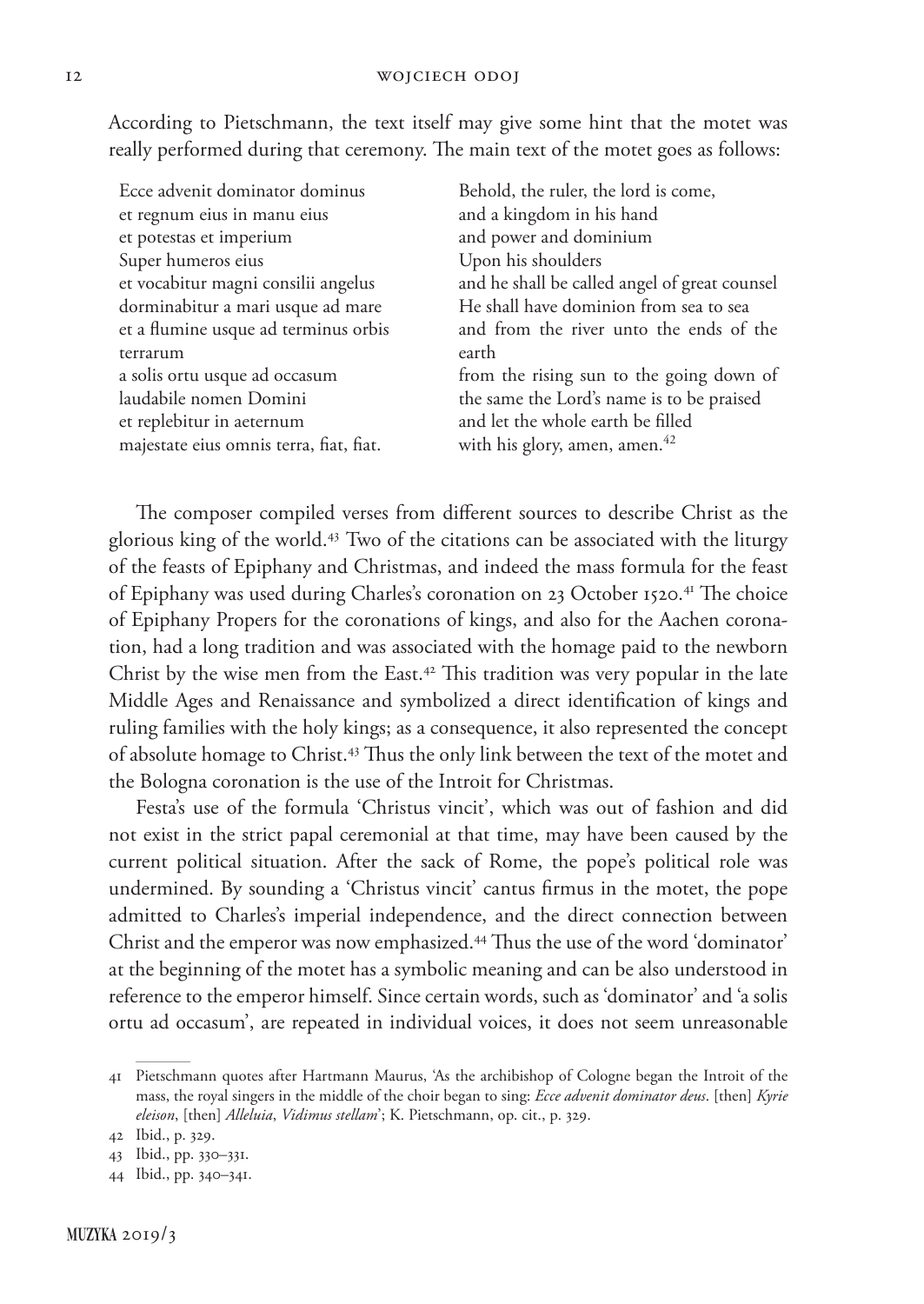to suppose that the motet glorifies the emperor.<sup>45</sup> Pietschmann suggests that Festa's motet is supplemented by the motet *Coronat pontifex* by Adrian Thiebault, which was probably intended to highlight the pope's role and 'to place him on a hierarchical level equal to that of the emperor'.46 If so, these two pieces may have been performed one after another during the coronation ceremony.47

On the other hand, it is well known that the Advent liturgy was very often used in the context of the royal entry ceremony. In her detailed examination of Johannes Brassart's motet *O rex Fridrice / In tuo adventu* – a musical tribute to the new king Frederick, the Habsburg Duke of Austria – Catherine Saucier indicates that the motet text contains some subtleties and dualities which can be read and understood only through the concept of *adventus*; 48 in the medieval rituals, the ruler's arrival was often interpreted as analogous to the advent of the Christian Messiah. Ernst H. Kantorowicz says that:

both king and city are transformed as they approach one another; every terrestial city becomes another Jerusalem at the Advent of the Anointed, and the ruler at this entry becomes more and more a likeness of Christ. In other words, the liturgical celebration of an *Adventus* reflects, or even stages, the Christian prototype of Messianic entries, that is, the Lord's triumphant Entry as king into Jerusalem on Palm Sunday.<sup>49</sup>

Thus it should not be surprising that in several fifteenth-century compositions of this type, similar to Brassart's, one may find some references and allusions to the liturgical season of Advent; this is probably caused by the fact that in many chants sung during the Advent season the image of Christ as both earthly and heavenly King recurs repeatedly.<sup>50</sup> Moreover, in at least a few Advent chants Christ, appears as peacemaker or protector.<sup>51</sup> In Brassart's motet this is revealed by a textual distinction: while the tenor voice pleads for deliverence from sin at the Saviour's arrival, the upper voices ask for peace.<sup>52</sup>

Now let us go back to the problem of textual changes in *Dominator caelorum*, as they may help us to determine the actual function and use of the work and even an approximate date of the motet's first performance. As we already noticed elsewhere, the most conspicuous change appears at the beginning, where 'Domine Deus, qui conteris bella ab initio' was replaced by 'Dominator caelorum et terrae creator qui conteris bella ab initio'. Why did Festa do that? I think the composer made this change on purpose. It is well known that Festa (of course not only Festa but many

<sup>45</sup> Ibid., p. 344.

<sup>46</sup> Ibid., p. 341.

<sup>47</sup> Ibid., p. 342.

<sup>48</sup> Catherine Saucier, 'Acclaiming Advent and adventus in Johannes Brassart's motet for Frederick III', *Early Music History* 27 (2008), pp. 137–179; for the motet text see esp. pp. 142–143.

<sup>49</sup> Ernst H. Kantorowicz, 'The "King's advent": And the enigmatic panels in the doors of Santa Sabina', *The Art Bulletin* 26 (1944) no. 4, pp. 207–231 at 210.

<sup>50</sup> C. Saucier, op. cit., p. 148.

<sup>51</sup> Ibid., p. 150.

<sup>52</sup> Ibid., p. 147.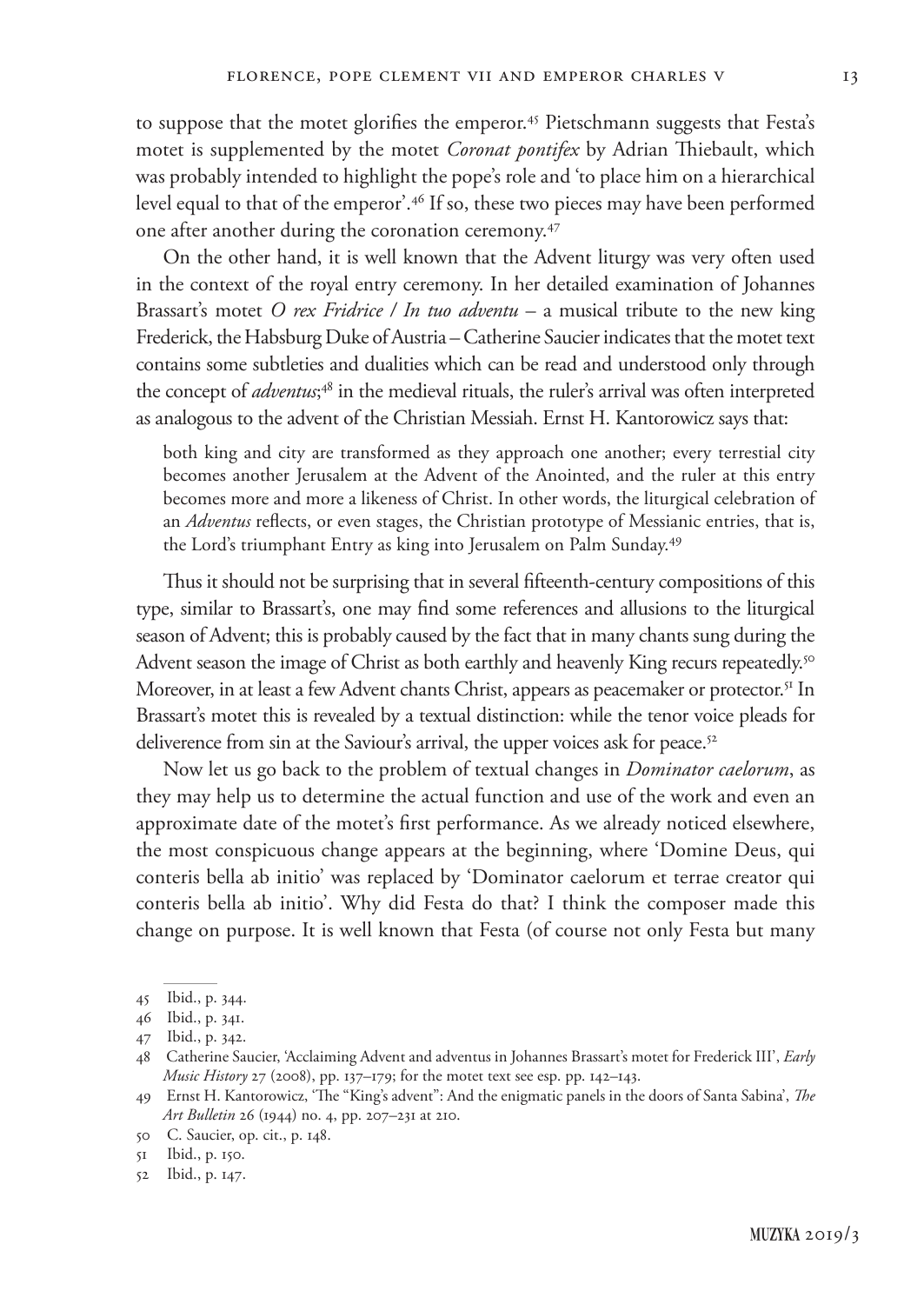other composers as well) had a special preference for treating some of his texts in such a way. While discussing Festa's *Super flumina Babylonis*, Lowinsky pointed out that:

when a composer of this era chooses the text for a single composition from many disparate parts of the Bible, when he thus constructs a text that occurs neither in the liturgy nor anywhere else, he obviously wishes to say, this is a unique text; it fits a unique situation; look into the sources of the text and you may find the key to its meaning.<sup>53</sup>

[...] The selection of the text from [...] different sources [...] was prompted by the composer's desire to hint at the occasion for which the work was written and the circumstances surrounding it.<sup>54</sup>

These slight changes made by Festa in the text of the third responsory may help us to determine the context in which the motet may have been performed for the first time. First of all, it is striking that he does not use the word 'Deus' in the first verse while other composers who set this text stick to it (the word 'Deus' only appears near the end of the motet in the prayer for peace). The reason for this may be that by using the phrase 'Dominator caelorum et terrae creator' the composer wanted it to evoke double connotations, adequate both to the new liturgical context and to a specific occasion for which the motet may have been intended. This occasion may have been a meeting of Charles V with Clement VII in Bologna in late 1529 and early 1530.<sup>55</sup> This new phrase in the motet text can be interpreted as a direct reference to Christ and at the same time also as a symbolic reference to the emperor. Such a dual rendering of the first phrase and the whole motet does not seem to be unreasonable, especially if we still keep in mind what was said about Festa's motet *Ecce advenit dominator* and its associations with the liturgies of the feasts of Epiphany and Christmas in the context of imperial coronations.

Undoubtedly the motet *Dominator caelorum* is a prayer to Christ for peace and protection against the enemies, and it could refer to many historical situations before 1530 in Italy. On the other hand, it does not have direct references to Christ's coming, and thus no parallels to medieval royal/imperial entry can be made. But when we take into consideration all we have said so far, the meeting of Charles and Clement in Bologna still seems to be a likely occasion for the motet. Although *Dominator caelorum* may not have been performed at Charles's arrival in Bologna, it does not seem unreasonable to suggest that there were numerous other occasions for musical performances during his stay in the city.56 Unlike *Ecce advenit dominator*, which is found for the first time in the source RVat 20 and could have been composed for some other occasions besides Charles V's coronation, *Dominator caelorum* was

<sup>53</sup> *The Medici Codex of 1518: A choirbook of motets dedicated to Lorenzo de' Medici, Duke of Urbino*, ed. Edward E. Lowinsky, Chicago 1968, vol. 1, p. 46.

<sup>54</sup> Ibid., pp. 47–48.

<sup>55</sup> It must be remembered that the meeting took place when Florence was still under the siege by imperial forces, which began in September 1529; the city surrendered on 12 August 1530.

<sup>56</sup> For a description of various ceremonies that took place during Charles's and Clement's stay in Bologna at that time, see A. Cummings, op. cit., pp. 128–139.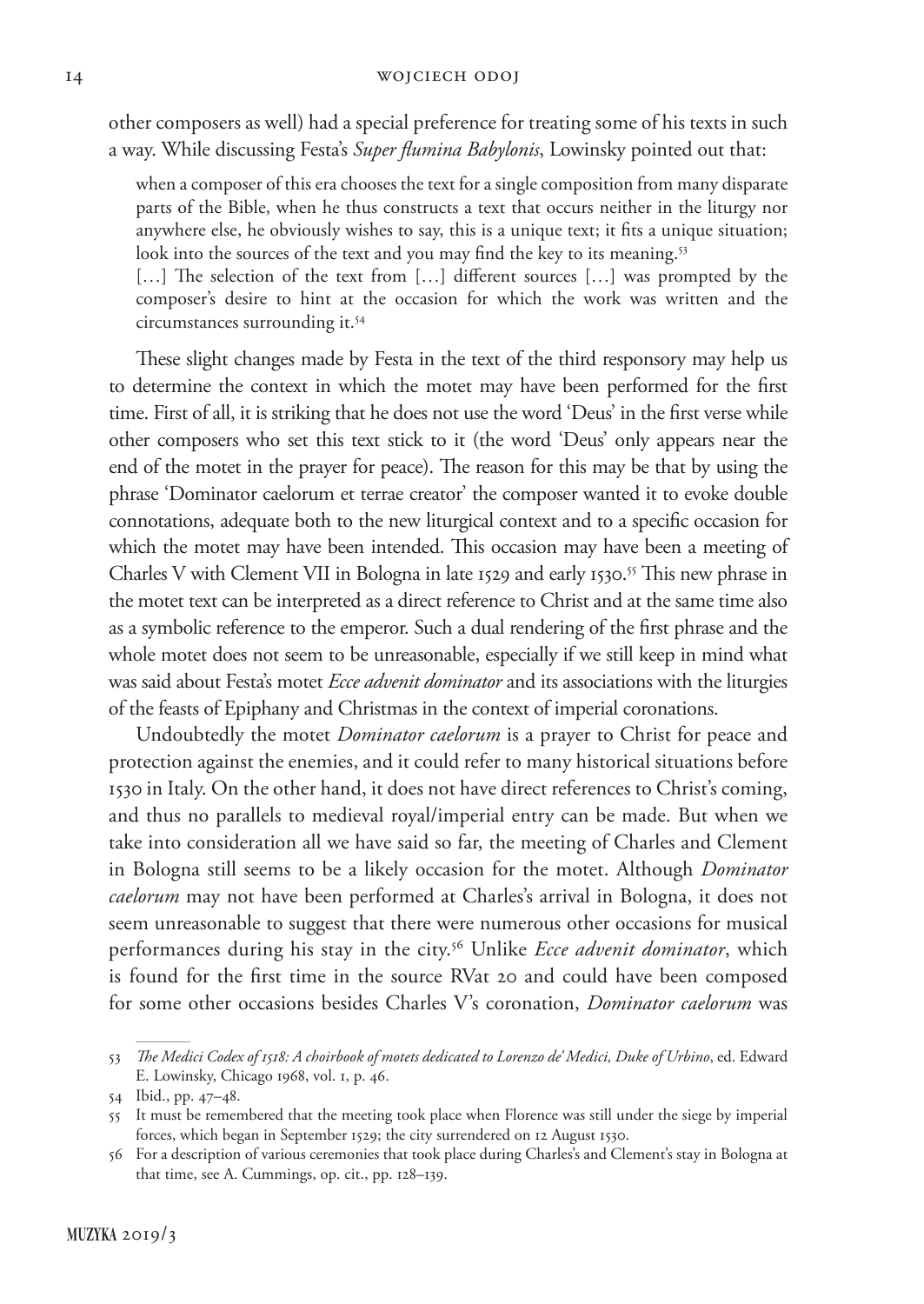copied into the Vallicelliana manuscript in 1530 or 1531, and thus could not have been intented for any occasions after 1531. The first phrase 'Dominator caelorum et terrae creator' could have been introduced by Festa to refer to Emperor Charles V, as was shown in *Ecce advenit dominator*, in which the word 'dominator' has a symbolic meaning, and the image of the emperor as king of earth and heaven can emphasize his Christ-like attributes. Likewise in Advent chants, the use of the antiphon *Da pacem* in Altus II throughout *Dominator caelorum* and in the other voices near the end of the second movement might allude to Charles V as peacemaker and protector. This can only be understood in the context of the political situation at that time; as was mentioned elsewhere, Florence was besieged by the imperial forces, and this actually happened after the pope had decided to ask the emperor to intervene. Therefore, the motet can be interpreted as a prayer to Christ as well as a 'request' to the emperor for help to get rid of all those who opposed the return of Medici rule to Florence. The text from the Book of Judith, with symbolic and political connotations with the Medici family and current political situation, the middle voice expressing a hope for peace and the intentional textual change in the initial phrase and its possible dual rendering as referring to Christ and Charles V permit us to suppose that the motet may have been composed to honour Charles V during his meeting with Clement VII in Bologna.

The question arises of the authorship of *Dominator caelorum*. Who actually composed this motet – Festa or Conseil? Certainly the absence of *Dominator caelorum*



Fig. 3. Jacopo Ligozzi (1547–1627), *Pope Clement VII and Emperor Charles V on horseback under a canopy* (*c.*1580), Verona, Museo degli affreschi G.B. Cavalcaselle. The picture describes the entry of the Pope and the Emperor into Bologna in 1530. Photo: public domain.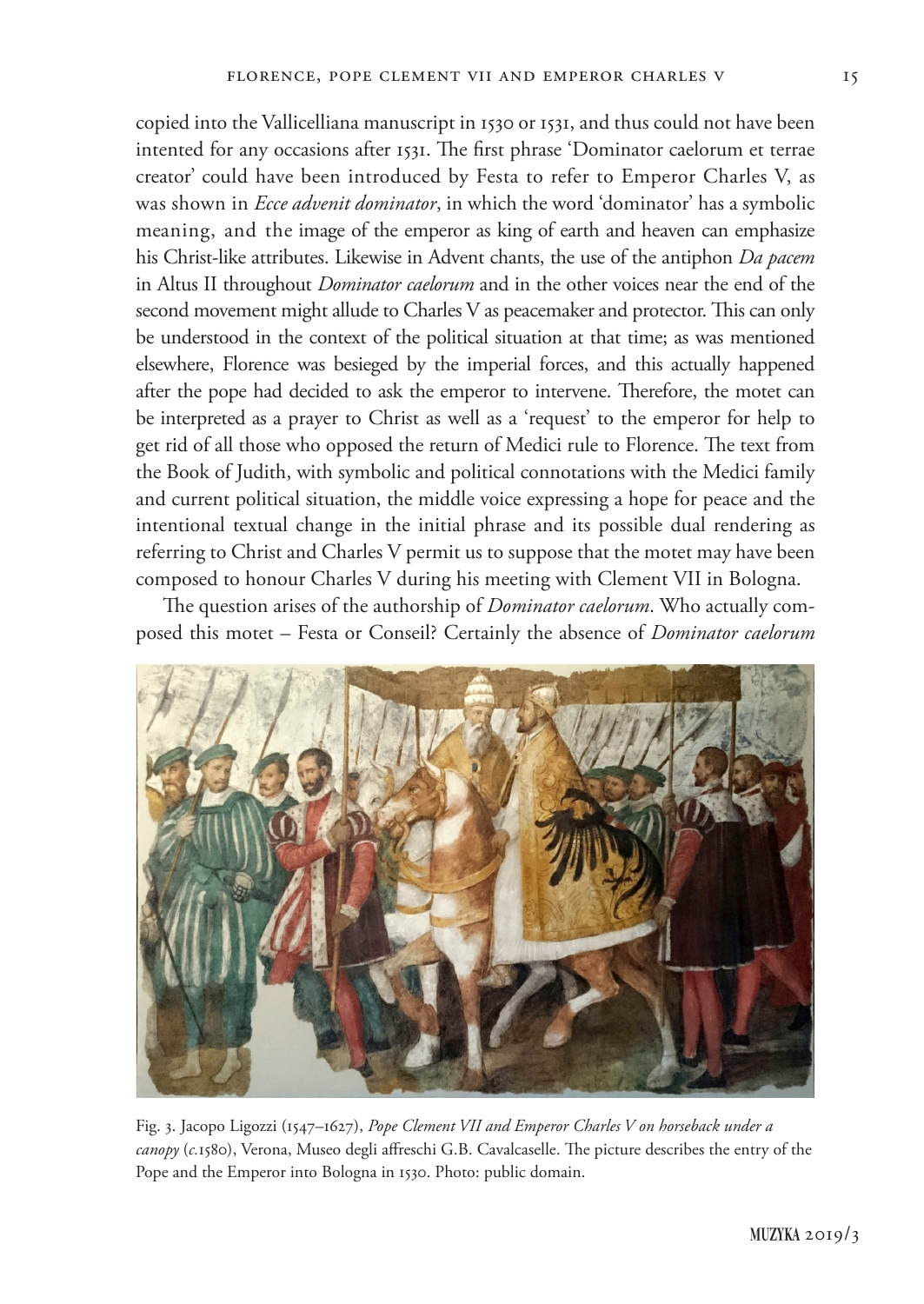in RVat 20 casts doubt on its attribution to Festa. Mitchell Brauner, in his thesis referring to the Vallicelliana partbooks, pointed out that:

it is possible that the scribe [of the Vallicelliana manuscript] was mistaken in this instance just as he was with the *Ave regina celorum* and the *Ave regina celorum mater regis* [these two pieces have conflicting attributions in other sources]. The source is not closer to one composer than the other; they were both in the employ of the Sistine Chapel. Also, given three attributions to Conseil in other sources, a scribal mistake in the Vallicelliana manuscript in the case of *Dominator caelorum* seems likely. It is possible, then, to place the motet among Conseil's works with a reasonable degree of confidence.<sup>57</sup>

Interestingly enough, *Dominator caelorum* still appears as anonymous in the Ferrarese manuscript called the Meijer partbook, copied by the famous scribe Jean Michel. Because all the pieces in this partbook are actually transmitted anonymously, their ascriptions are taken from the *Catalogus Estensium*. 58 Since there are four motets by Conseil (*Dominator caelorum* is followed by one of them – *Beatus Apostolus Andreas*), and their ascriptions to the composer were based on their concordances and ascriptions in *Catalogue Estensium*, one may suppose that this attribution to Conseil is strong.

We know the possible reason for which Festa's motet *Florentia* was omitted from the manuscript VatS 20. But since Festa's *Ecce advenit dominator* is included there, it seems difficult to find a reason why *Dominator caelorum* is absent from the manuscript. Of course one may say that it was Festa's caprice not to provide Parvus with this motet and there is no particular reason behind it. But such a possible scenario cannot be ignored; Festa and Conseil spent most of their life in the papal chapel and composed motets based on the same texts: *Deus venerunt gentes*, probably written in response to the sack of Rome in 1527,59 as well as *Lumen ad revelationum / Nunc Dimittis*. Thus if *Ecce advenit dominator* was really composed by Costanzo Festa, a papal composer, and performed at the meeting between Charles V and Clement VII in Bologna, as Pietschmann persuasively demonstrates, could not *Dominator caelorum* have been Conseil's small musical contribution to this event? If so, it may have been Conseil who composed *Dominator caelorum* to embellish the Bologna meeting as Festa did by composing *Ecce advenit dominator.*

<sup>57</sup> Mitchell Brauner, *Jean du Conseil (Johannes Consilium): His life and motets*, MA thesis, Brandeis University 1978, p. 18.

<sup>58</sup> This catalogue, owned by the Este family and compiled between 1754 and 1757 by Pellegrino Niccolò Loschi and Giovanni Antonio Panelli, describes three now lost sixteenth-century partbooks, and their contents match those of the Meijer partbook in detail; see E. Jas, op. cit. (see n. 4), pp. 37–38.

<sup>59</sup> J.T. Brobeck, op. cit. (see n. 3), pp. 394–395.